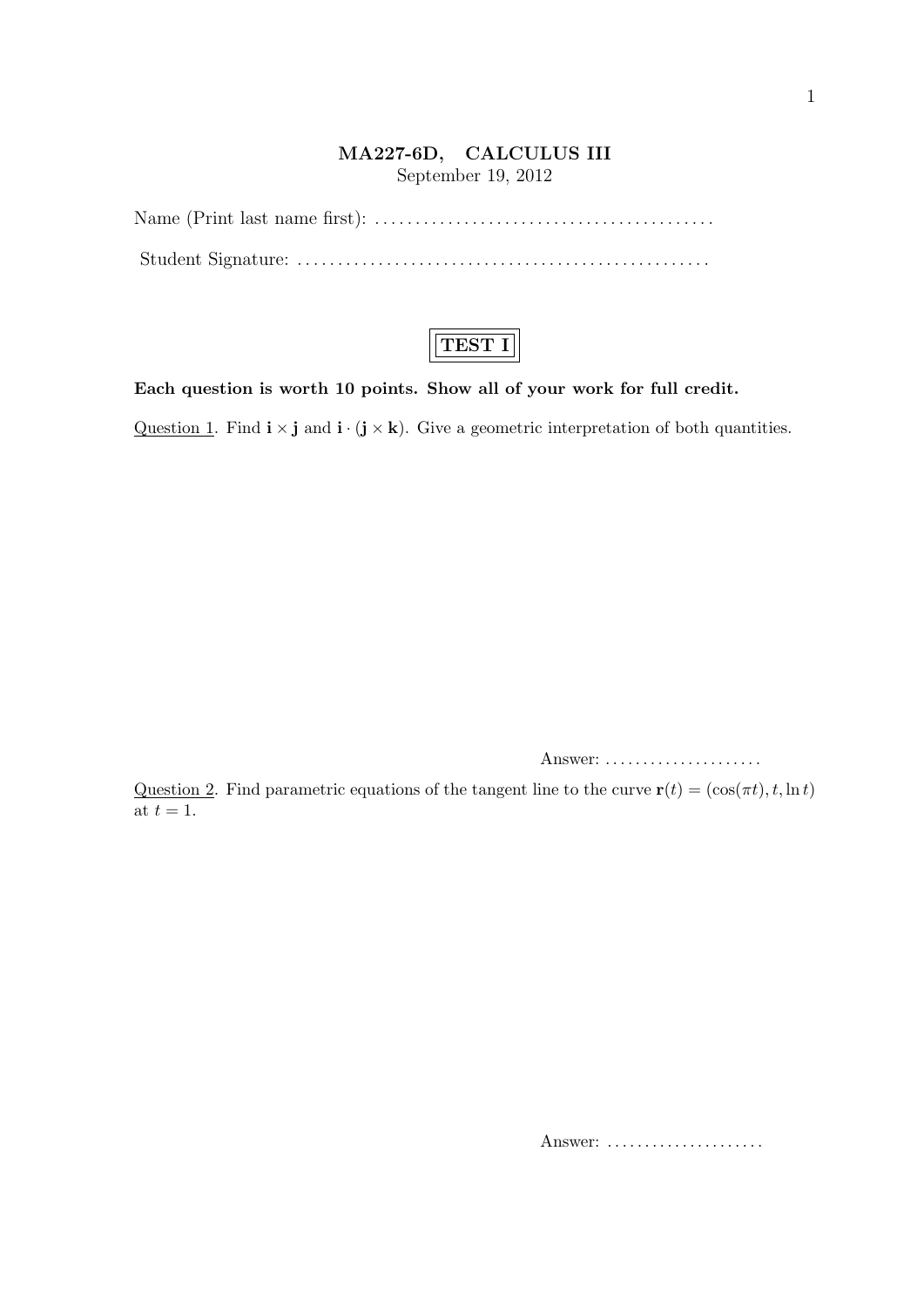Question 3. Find the curvature of the curve  $\mathbf{r}(t) = (\cos t, t, \ln t)$ .

Answer: *. . . . . . . . . . . . . . . . . .*

Question 4. A particle moves along the curve  $\mathbf{r}(t) = (t^3, t, e^t)$ . Find its velocity, acceleration, speed, and the tangential and normal components of the acceleration at  $t = 0$ .

Answer: *. . . . . . . . . . . . . . . . . .*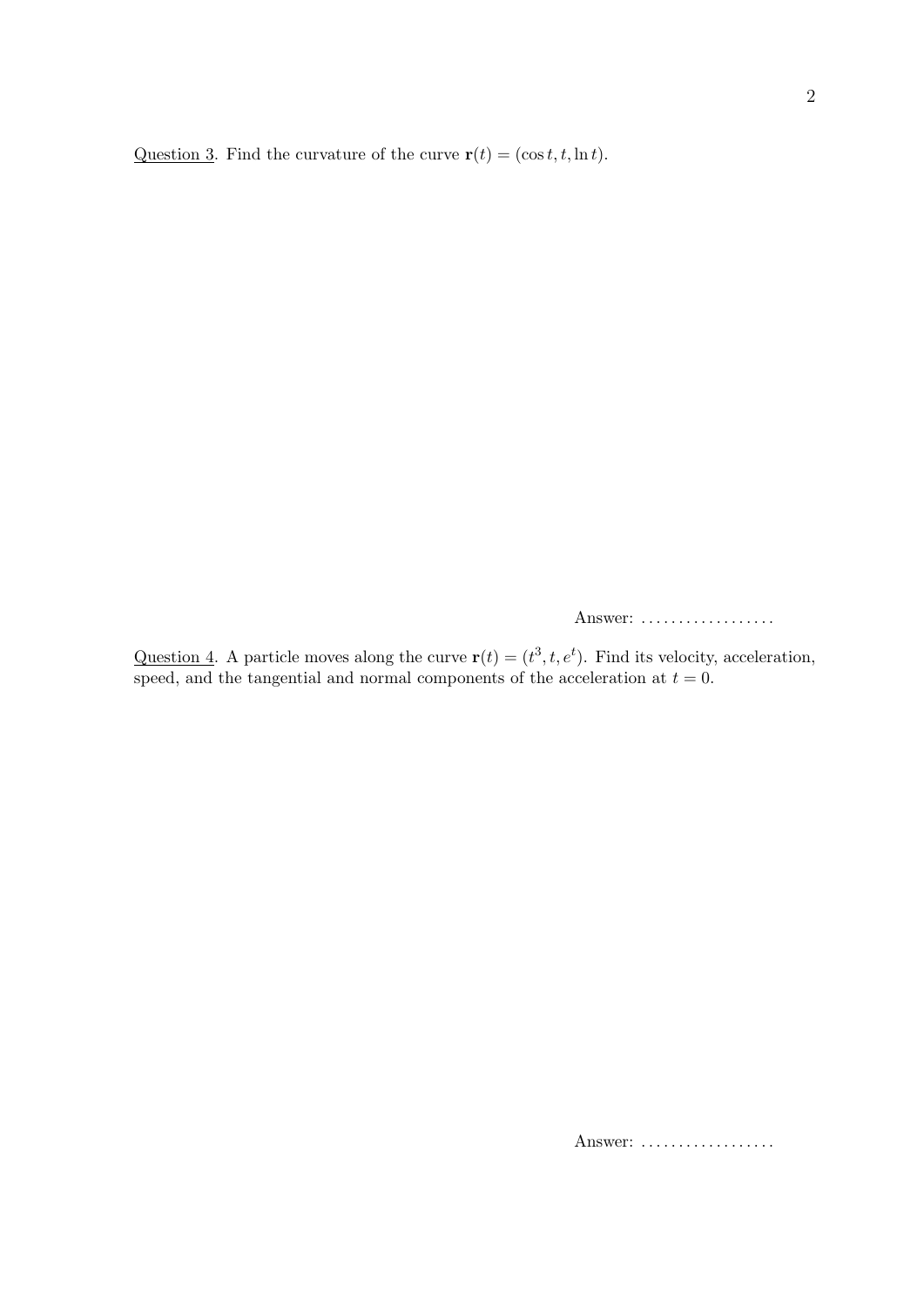Question 5. A particle moves with acceleration  $\mathbf{a}(t) = (6t, \sin t, e^t)$ . Find its position  $\mathbf{r}(t)$  if the initial velocity and position are  $\mathbf{v}(0) = (0, -1, 1)$  and  $\mathbf{r}(0) = (1, -1, 2)$ , respectively.

Answer: *. . . . . . . . . . . . . . . . . . . . .* .

Question 6. Find the arc length of the curve  $\mathbf{r}(t) = (3t, 4t^{3/2}, 3t^2)$  with  $0 \le t \le 1$ .

Answer: *. . . . . . . . . . . . . . . . . . . . . . . .*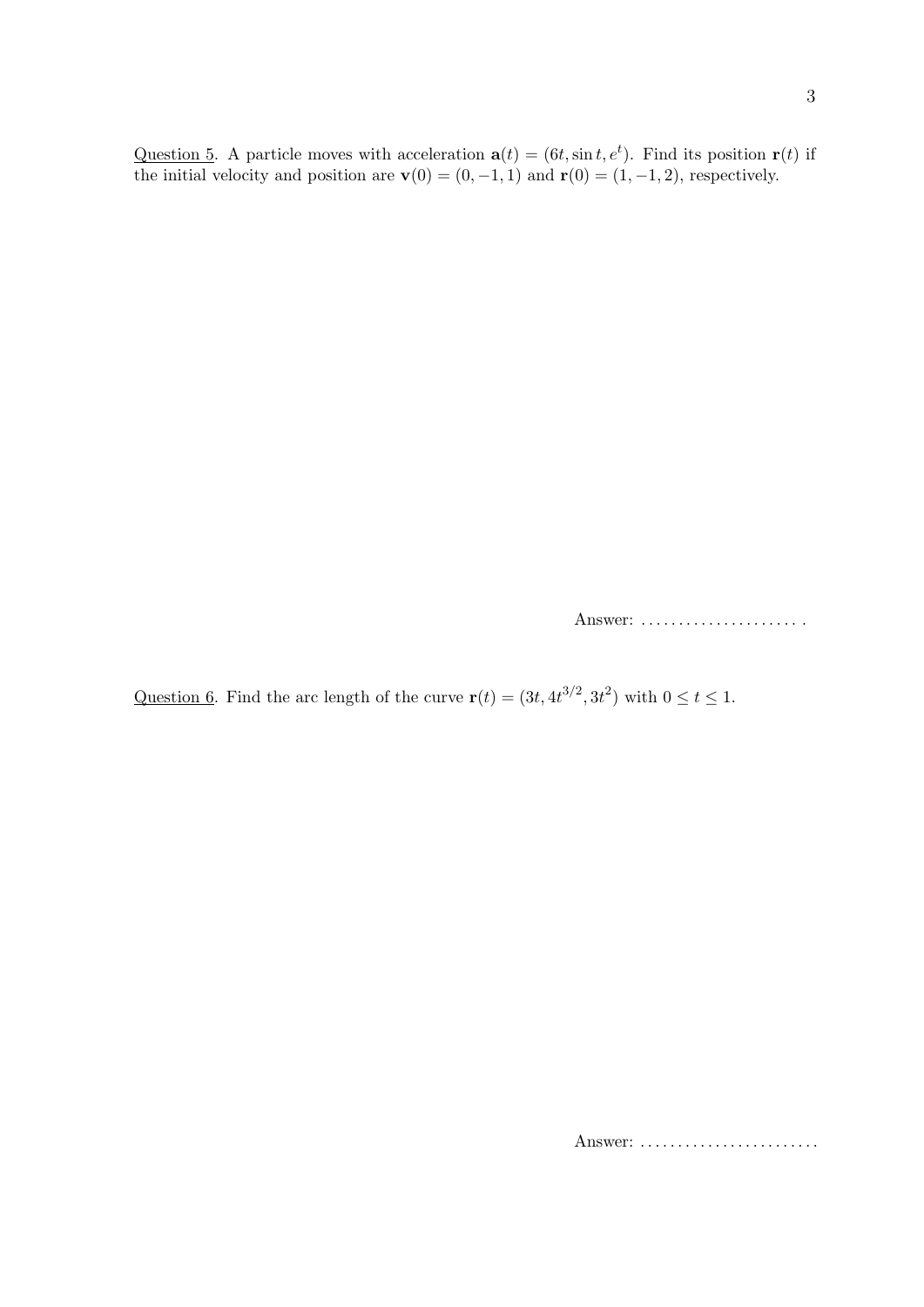Question 7. Find the area of the triangle *P QR* with *P*(2*,* 1*,* 5), *Q*(*−*1*,* 3*,* 4) and *R*(3*,* 0*,* 6).

Answer: *. . . . . . . . . . . . . . . . . . . . . . . .*

Question 8. Find the osculating plane of the curve  $\mathbf{r}(t) = (t, \sin t, \cos t)$  at  $t = 0$ .

Answer: *. . . . . . . . . . . . . . . . . . . . . . . .*